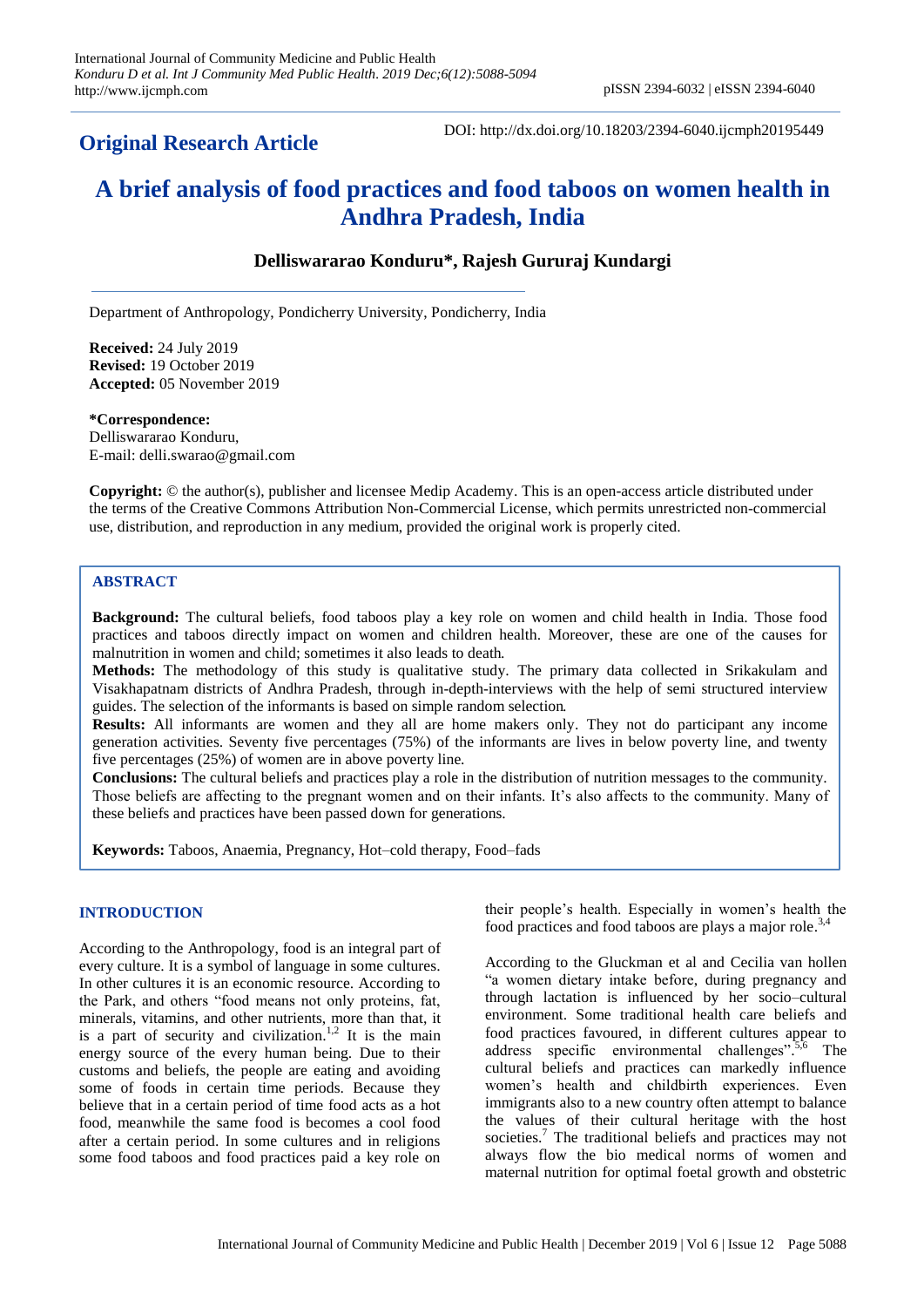out comes, yet it is important to recognize and respect these beliefs. <sup>8</sup> While guiding women towards optimum nutrition and away from the harmful practices or prohibitions, food taboos exist in virtually all human societies, which may be considered unsuitable by one group, may be perfectly acceptable to another. In many cases the "taboo" food is not something that would be considered as an essential for pregnant women, but also it is among few other sources of essential nutrition in their normal diet. For example in several cultures adhere to a practice of restricting certain fishes from the pregnancy diet. By India's for immigrant women of Indian descent, there is a belief that pregnancy generates a "hot" state, and food that are considered "cold", are desirable in order to achieve a balance. Hot foods should be avoided to reduce the risk of miscarriage, but these foods are given in the last stages of pregnancy. To facilitate labor, these terms do not relate to the temperature or spiciness of the food but rather to its perceived nature. Most spices are considered hot; some of these perceptions of hot and cold foods vary by region in India. Some foods considered hot in one region and in some regions it is a "cold" food. According to the Indian customs and traditions, hot foods is prohibited in pregnancy, such as meat, chicken, eggs, fishes, ghee, pluses, onions, garlic, dates, jaggery, sugar, alcohol, coffee, tea, most spices, papaya, pumpkin, wheat, rice, yoghurt, curd. Coming to cold foods mostly consumed during the pregnancy, that is milk, buttermilk, coconut, green leafs, vegetables, bananas, wheat, rice, maize. 5 In certain cultures, women's practice post-partum food restrictions (also known as confinement diets) and behaviour of delivery women in several Asian countries such as China, Korea, Thailand, and Singapore, India are known to perform a traditional post-partum practice called as "doing the month or sitting month". During this month, women lie in the bed continually, with doors and windows closed. These women are advised to consume plenty of eggs, meat, chicken soup, brown sugar water, and millet every day, often with large amounts of ginger and garlic. While simultaneously avoiding any raw cold foods such as fruits and vegetables, they are believed to be unfavourable for post-partum recovery. Indians believes that the state of hotness generated by pregnancy is balanced by the consumption of cold foods has a postpartum counterpart. It is believed that delivery brings about weakness, so to return a new mother to a state of balance; it is desirable to include milk, ghee, nuts, and jagerry in the diet, to avoid consuming of cold foods and cold water. The people believe that dry ginger helps to control post-partum bleeding and acts as a uterine cleaning agent. Many cultures, particularly the lower educated segments of the population maintain a practice of withholding colostrums and giving newborns pre lactation feeds that often include honey, sugar water, and this practice continues today in the society. 5 Foods are a part of culture and it is highly influence on the health.<sup>7,9</sup> As per National Family Health Survey – IV (NFHS), in India's 22.9 percent of women under the age of 15-49 years, were suffered with malnutrition. 31.7 percent of schedule tribal women are suffering with nutritional problem and 16.3 percent of st's women are suffering

with severe malnutrition problem in India. 43.8 percent of children below 5 yrs in schedule tribes are stunt in India. 45.3 percent of schedule tribe's children were underweight in India. According to NFHS, in India 58.4 percent of children below 5 years of age were suffering with anaemia. While 63.1 percent of st's children in India has suffered with anaemia in Andhra Pradesh, 28.8 percent of schedule tribes are in under nutrition, and 12 percent of schedule tribes of Andhra Pradesh have malnourished. Where as in Andhra Pradesh 50.2 percent of schedule tribes were suffering with general anaemia, 19.1 percent of tribal people are suffering with moderate anaemia. 2.5 of vulnerable people of Andhra Pradesh have malnourished.<sup>7,9</sup> The above statistics reveals that, the present health condition of women in India as well as Andhra Pradesh. The present study is discussed about the relationship between food and culture, food taboos and its impacts on women health.

#### *Objectives*

The main aim of the study is to understand food practices of the society. Another objective of this study is the cultural beliefs, taboos related to food and their impacts on women health among the society.

#### **METHODS**

#### *Study design*

The methodology of the study is "qualitative study". The data was analyzed through descriptive analysis. The data collection consist both primary and secondary data. The secondary data is collected from various books and eminent journals.

#### *Sample size and selection*

Total sample size is 30 samples and the selection of the informants is based on simple random sampling.

#### *Study population*

The primary data is collected from districts of Srikakulam and Visakhapatnam, in Andhra Pradesh, India. That is through participant observation and In-Depth Interviews (IDI's) with the help of semi structured interview guides; the researchers are taken informant consent at the time of each interview from the informants. Informants all are married women only; they have a more knowledge and experience of older and modern people food fads and food taboos. They all are having a more than one children.

### *Study period*

The interviews conducted on May 2018 to July 2018, at Kotturu village in Kotturu mandal in Srikakulam District, and Mulagada village in Visakhapatnam West mandal in Visakhapatnam district.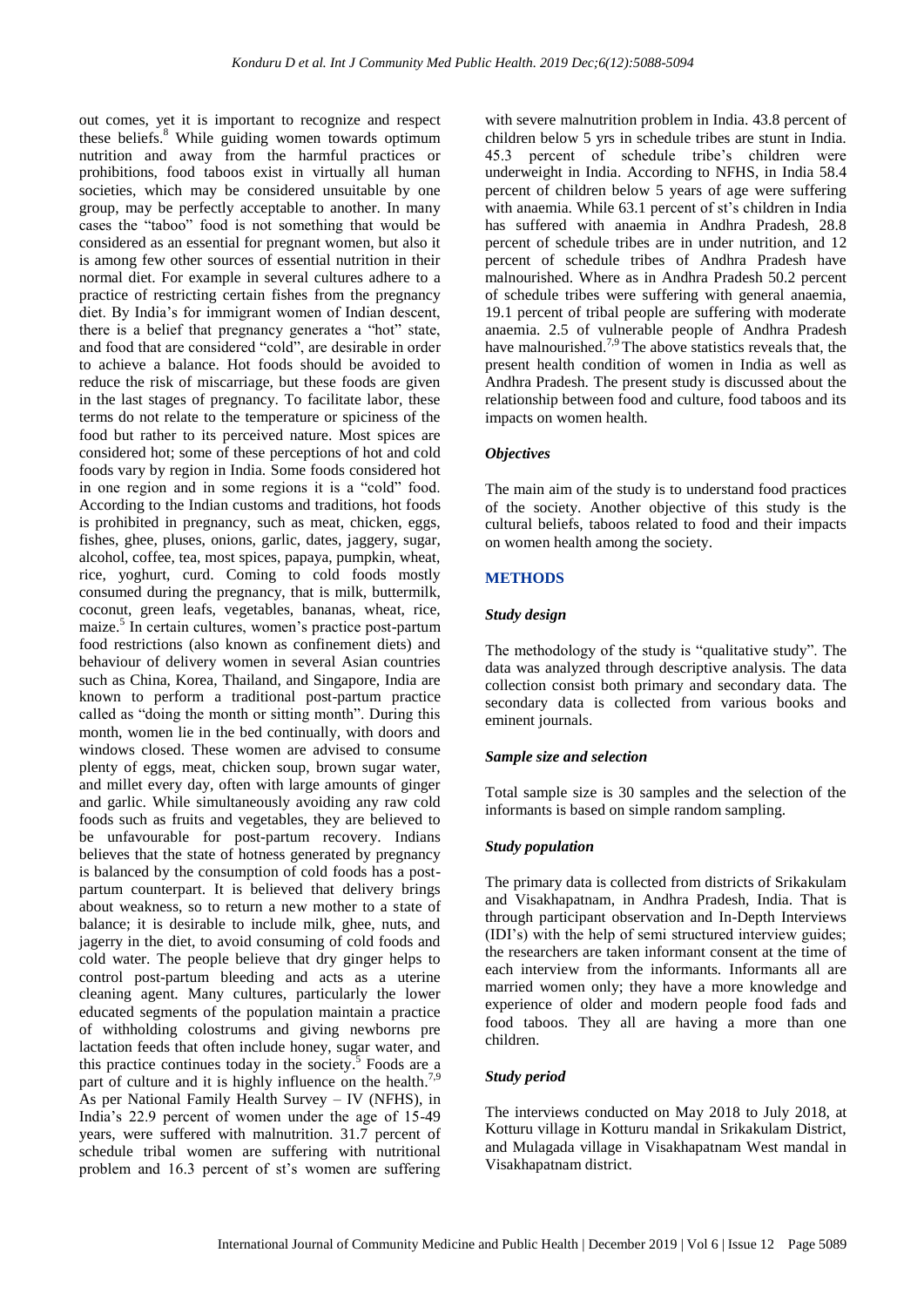#### *Exclusion criteria*

Women under 20 years of age and unmarried women are excluded.

#### *Statistical tools*

Authors are used only MS-Excel for data tables and graphical analysis.

#### **RESULTS**

Table 1 shows the attributes such as informants, district, state and the age, their occupation, and their economic, educational status.

Figure 1 explains the socio-economic details of informants with help of graphical chart.

#### **Table 1: Socio-economic details of informants (n=30).**

| No. of<br><b>informants</b> | <b>Name of district</b> | <b>State of the</b><br><b>informants</b> | Age of the<br>informants (yrs) | <b>Present work</b> | <b>Economic</b><br><b>class</b> |
|-----------------------------|-------------------------|------------------------------------------|--------------------------------|---------------------|---------------------------------|
| 3                           | Srikakulam              | Andhra Pradesh                           | 25                             | Housewife           | <b>BPL</b>                      |
| $\mathbf 2$                 | Srikakulam              | Andhra Pradesh                           | 25                             | Housewife           | <b>APL</b>                      |
| $\overline{\mathbf{4}}$     | Srikakulam              | Andhra Pradesh                           | 28                             | Housewife           | <b>BPL</b>                      |
| 3                           | Srikakulam              | Andhra Pradesh                           | 36                             | Housewife           | <b>BPL</b>                      |
| 3                           | Srikakulam              | Andhra Pradesh                           | 48                             | Housewife           | <b>BPL</b>                      |
| $\overline{\mathbf{4}}$     | Visakhapatnam           | Andhra Pradesh                           | 23                             | Housewife           | <b>BPL</b>                      |
| 6                           | Visakhapatnam           | Andhra Pradesh                           | 37                             | Housewife           | <b>APL</b>                      |
| $\overline{\mathbf{4}}$     | Visakhapatnam           | Andhra Pradesh                           | 44                             | housewife           | <b>BPL</b>                      |
|                             | Visakhapatnam           | Andhra Pradesh                           | 52                             | Housewife           | <b>BPL</b>                      |
|                             |                         |                                          |                                |                     |                                 |





#### *Economic status*

They not do participant any income generation activities. Seventy percentages (75%) of the informants are lives in below poverty line and nearly thirty percentages (25%) of women are in above poverty line.

# *Gender*

All informants are married women and they all are home makers only.

#### *Age group*

According to the informants the age of all informants is between the 20 to 55 years, the lowest age of informant is 23 yrs and highest age of informant is 52 yrs.

#### *Education*

According to the informants the total educated women is 17; it means 56.67% of educated. Remaining 43.33%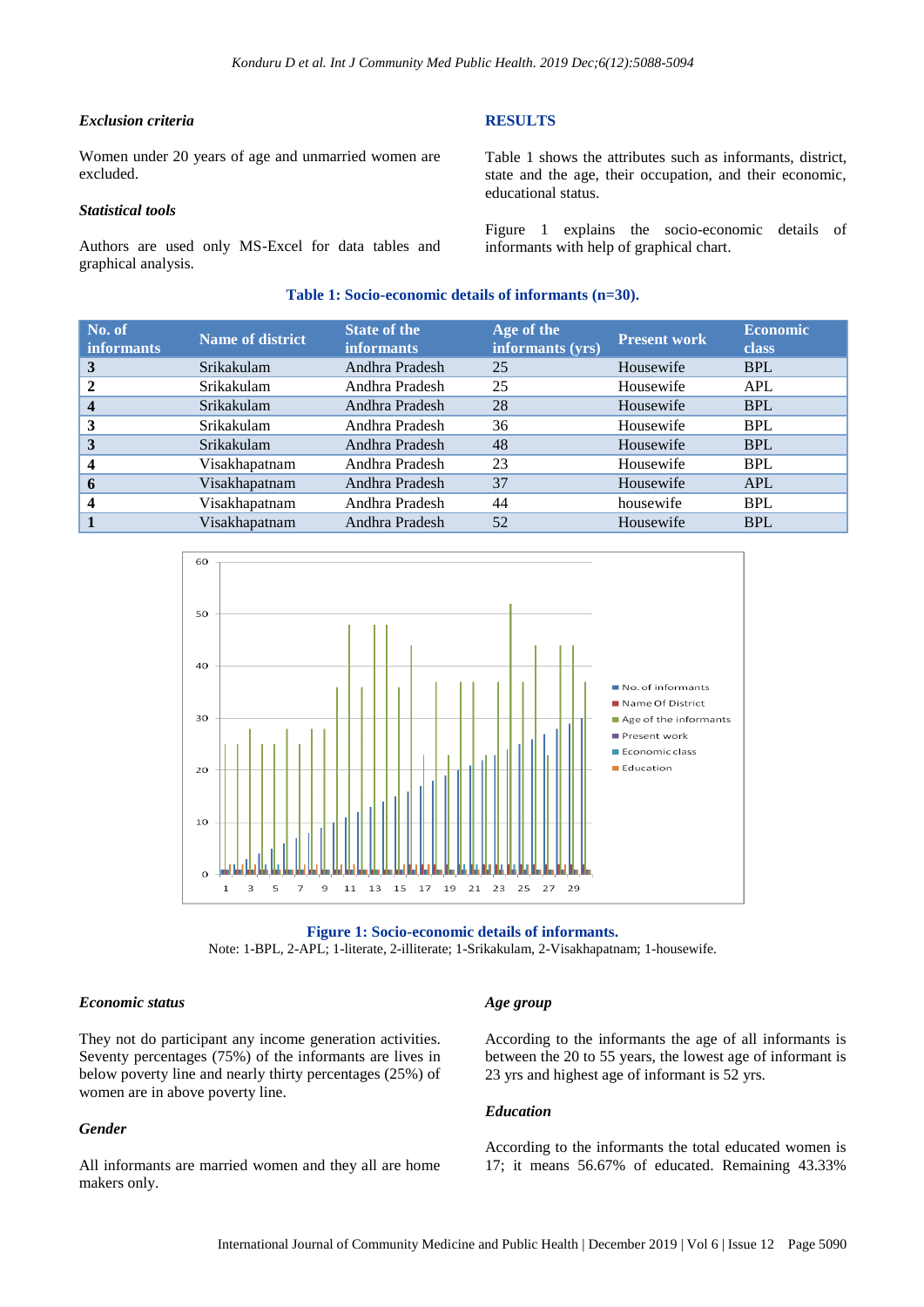means 13 women are illiterates. Some more findings are given in Table 2.

Table 2 shows the informant's views and opinions during the In Depth Interviews -IDI'S and Women and Child Health (WCH).

#### **Table 2: Informants views and opinions during interviews.**

| <b>Information given by informants</b>                                         | % of informants | No of informants |
|--------------------------------------------------------------------------------|-----------------|------------------|
| Did not eat any spicy foods or hot foods during the menstruation               | 93              | 28               |
| Not avoided the using of salt and spices in food                               |                 |                  |
| Believe that some fruits are harmful to the pregnant women,                    | 87              | 26               |
| The avoiding of jagerry its sub component dishes                               | 90              | 27               |
| Vegetables and green leafs are giving negative impact on WCH                   | 83              | 25               |
| The using a saffron at the time of their pregnancy to baby's glow.             | 55              | 17               |
| Vegetables and fruits are negative impact on pregnant women                    | 95              | 29               |
| No food & water to conceived women during solar, lunar eclipses                | 93              | 28               |
| For protecting of evil eye, they use the lemons                                | 90              | 27               |
| Believe that the vegetables are gives hot temperature to the<br>maternal women | 83              | 25               |



# **Figure 2: Informants responses during interviews.**

Figure 2 explains the graphical analysis of informants views.

Percentage are calculated as given below:

Percentages=No. of respondents / total Informants ×100

Total informants=30.

Between the values of 0.5 to 0.9 are taken into a full value, it means more than 0.5 points are considered as a 1.0.

# **DISCUSSION**

93% (28) of informants said that, when the first menstrual cycle started (puberty time), they are did not eat any spicy foods or hot foods during the menstruation. Because at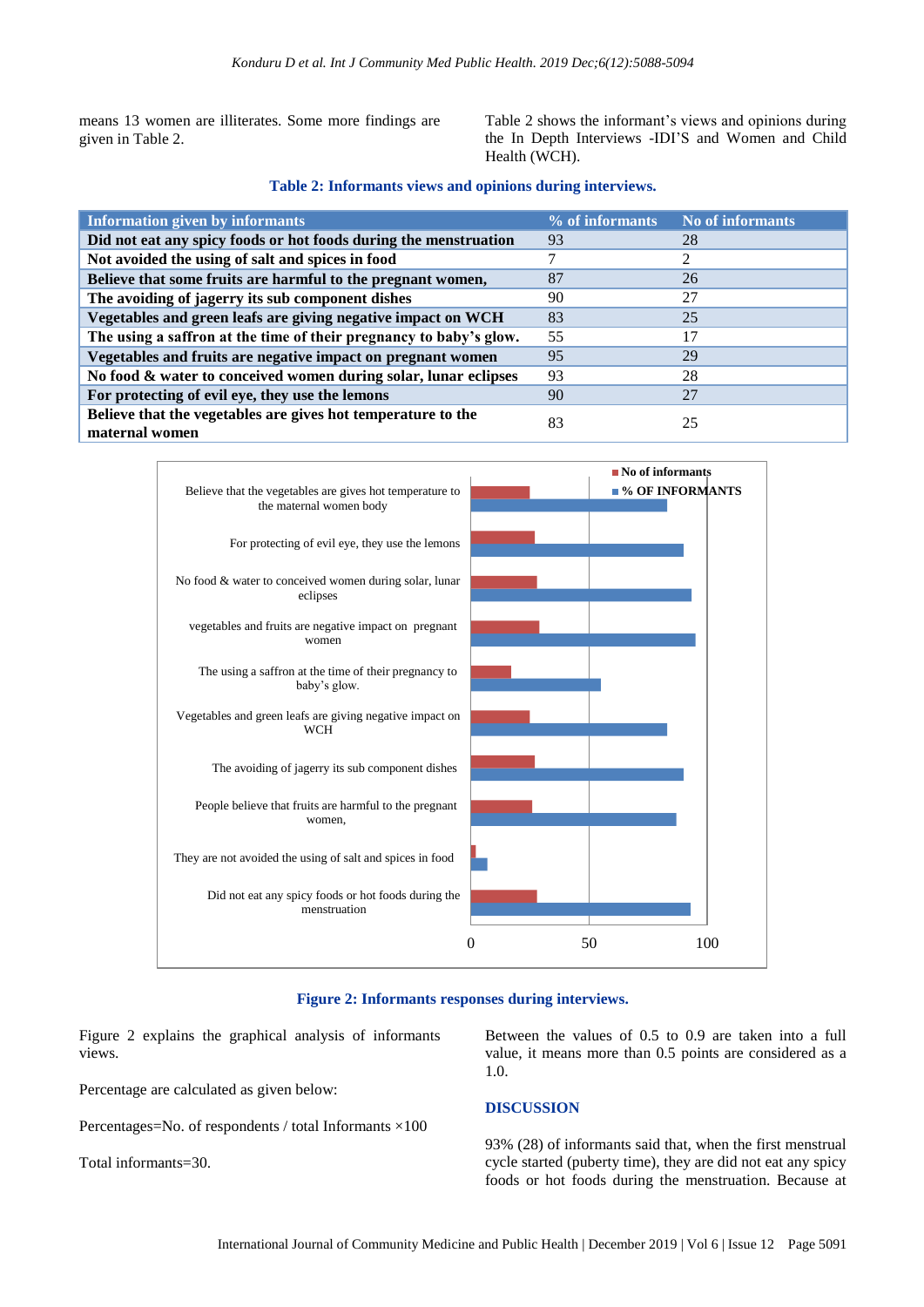the time of first menstrual cycle heavy bleeding happens due to hormonal imbalance, so the people considered that hot foods are not good to the women on that period and they use turmeric powder as an antibiotic. At that time, the elders of the family are gave only cereals, grams or dals, curd, sweets, milk and allied products as a food. They consider it's a cold food. Remaining 7% (2) of informants are said that, they are not avoided the using of salt and spices in food during their first menstrual time.

According to the 87% of informants, it means 26 informants describe that pineapple, papaya fruits are not giving to the pregnant women. Because they believe that above fruits are harmful to the pregnant women, especially papaya leads to miscarriage of pregnancy. But after delivery the people are serving more papaya to maternal women, because on that time papaya helps to produce more lactating milk to infant. So people believe that pineapple and papaya fruits are hot foods.

27 means 90% of informants said that the consumption of jagerry and its sub component dishes is not allowed up to the  $6<sup>th</sup>$  month of pregnancy, after the 6 months the elders of the family allows to eat the jagerry and its allied foods to pregnant women. After the delivery of the baby the family members of the informants are gave jagerry tea, without milk to the maternal mothers because they believe that the jagerry works like a hot food. So it is harmful when women were pregnancy, and it is good for the health after the delivery. All the informants are explained that, the usage of lady's fingers/okras, cabbage, broccoli, onions, eggs, pumpkin, sorrel leaves, peas, are not allowed to pregnant women.

According to the 25 informants it means 83% informants are said that, the vegetables and green leafs are giving negative impact on women and child health, they believes that these foods are hard and it's not digest easily, so its harm to the pregnant and their off spring.

In India the people are giving saffron with milk to pregnant women, because they believe that if she takes saffron then the outcome baby is more glows and healthy, that's why people more prefer to giving the saffron to their women and kins. But in this study only 55 % of informants it means 17 were said they used saffron at the time of their pregnancy to baby's glowing, in Gujarat and other North West states in India. Some nutritious foods like dhal's, cereals, green leafs, are avoiding by the maternal women.

The consumption of Malabar spinach, snake gourd, bottle gourd, and bitter gourd jack fruit is prohibited during the pregnancy days in rural India. Here more than 95% of informants believe that the above said vegetables and fruits are gives a negative impact on women health, and its shows like a pessimistic force between mother and infant.

All the 93.33% informants' means 28 informants said that, the conceived women are not allowed to take any type of food and even water during the solar and lunar eclipses. Because they believe that if people eat the food on the solar and lunar eclipse it is harmful to child health. According to the Hindu mythology on that time the sun and moon are also in dangerous position, hence the food is also poisonous. If we eat that food then it may be leads to miscarriage and women death, that why the people are avoiding the food on eclipse time.

More than 90% informants are said that, they are given a lemon or knot a lemon to the conceived women wearing saree, because they believe that it is protects from the evil eye, black magic and even sorcery.

25 informants (83%) said that, at the time of post-partum period (after the delivery), the maternal women are allowed to eat the following vegetables, i.e., ridge gourd, ivy gourd, green leafs, little gourd, cluster beans, amaranth tender, fenugreek leaves, coriander leaves, raw banana etc. they are believe that these vegetables are gives hot temperature to the body.

India is a culturally and traditionally rich country. Here different type of people follows the different type of rituals and customs, traditions. People's traditions and customs are may not be a scientifically not valid but we give a respect to their cultures and traditions including food practices and taboos.<sup>5</sup> The consumption of small sea fish, chicken, meat, in some cultures even pork, beef, is allowed to usage as a diet of maternal women, because after the delivery, the women has so much weakness due to bleeding, and caesarean. So she needs a more proteins and fatty acids, that's why people allow the consumption of sea food and starch. In some cultures people do not eat the non-vegetarian food, on that time people are allowed to eat the milk and allied products such as butter, ghee, cheese, and so on. The usage of herbs and spices, like honey, cumin seeds, jagerry, black tea, dry ginger, ajowan, terminalia chebula, pepper, acoruscalmus (Vasha), Custard Seed Oil, Neem Leaf Stems, Turmeric Powder, Asafoetida, Saffron and other herbs in small quantity during the post-partum period. It gives a good health to maternal mother and child, people also considered that these herbs and spices warm the body and protect from viral and bacterial infections.<sup>2,4</sup> The following foods should be avoided during pregnancy and in lactation due their beliefs. The foetus is particularly vulnerable, as many developmental processes are susceptible to disruption by mercury. Sea food eating population is more in south East Asia, especially in India. The fish consumption is exposure to moderately high levels of organic chlorines and mercury is associated with shortened gestational length and consequent lower birth weight and the main complications are reduced length and head circumference. In addition the various forms of pollution control board's effects on thyroid functions during development thus resulting in learning and behavioural problems in childhood. So eating of fish is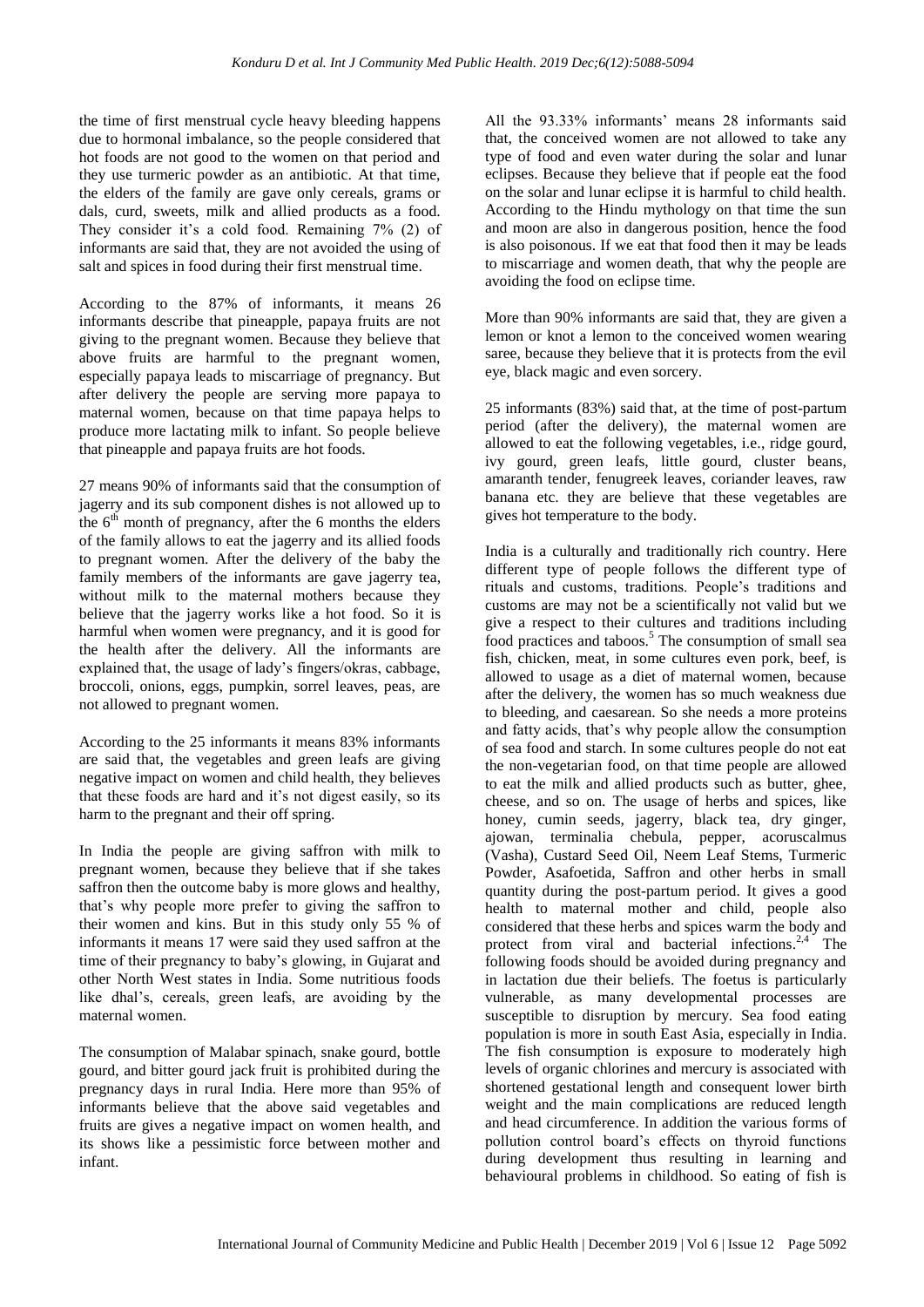still suggested during pregnancy, however over usage of predatory fish and marine mammals should be avoided.<sup>5</sup>

Lack of sufficient food is not the only a cause of malnutrition in developing countries like India. Too often there is starvation in the midst of plenty. People choose poor diets when good ones are available because of cultural influences which is vary widely from one country to another country, and one region to another region. These may be stated as food habits, customs, beliefs, traditions and attitudes etc. $\frac{11,12}{1}$  The food habits are among the oldest and most deeply entrenched aspects of any culture. They have deep psychological roots and are associated with love and affection, warmth, self-image and social prestige. The family plays an important role in shaping the food habits, and these habits are passed from one generation to another. 1,13,14 Rice is the staple cereal in the eastern and southern states of India and wheat is the staple food in the northern states. So even in critical situations also the people of southern states in India refuses to the buy and eating of wheat because it was not their staple cereal. <sup>5</sup> But present, the small changes are happening due to their health consequences. The crux problem is that many customs and beliefs apply most often to vulnerable groups, such as infants, toddlers, expectant and lactating women. 15,16 In western states of India like Rajasthan and Gujarat, valuable foods such as dhal's, rice, fruits are avoided by the nursing mother. There is a widespread belief in those states that if a pregnant woman eats more, then her baby will be big body and delivery is difficult.<sup>11</sup> Certain foods are considered as "forbidden" and harmful for the child. There are also certain beliefs about hot and cold foods, light and heavy foods. Religion is a powerful influence factor that influence on the food habits of the people in the selection of foods, personal likes and dislikes play an important role. These are called as "Food Fads". These food-fads are one of the causes for the nutritional deficiencies. 1

# *Recommendations*

Every society or an individual have a right to preserves their cultural beliefs and practices. But it's not to harm to anybody either physically or mentally. The govts should also take certain measures to preserve the ancient cultural practices and beliefs in an appropriate manner.

The governments give a full-fledged awareness on health and hygiene practices to rural and vulnerable peoples. Training on health seeking behaviour to the women, especially in rural and adivasi villages is more important.

More training is important to Asha, Anganwadi workers; Auxiliary Nurse Midwifery's (ANM's) regarding nutrition, child illness, maternal health care practices, and anaemia treatment and so on, because they are the key health informers in rural and tribal areas.

The biologists and nutritionists find out the good nutrition food in simple and low cost, locally availability. Develop the nutritious seeds, with growing on all climatic conditions.

Using of milk and other calcium rich foods and iron rich foods like green vegetables, fruits is more helpful for good health of Women in any category. Subsequently, supplement the missing nutrients through medication.

# **CONCLUSION**

The cultural beliefs and practices play a role in the distribution of nutrition messages to the community. Those beliefs are affecting to the pregnant women and on their infants. It's also affects to the community. Many of these beliefs and practices have been passed down for generations. Without any scientific or validated health reasons behind them, postpartum food restrictions and food practices may also affect the mothers and infants health following delivery. Interventions and educational support are also needed in order to improve the quality of maternal diet, in particular from those who are still practicing cultural traditions that may be harmful to the mothers and their offspring's health outcomes. The foodfads are one of the causes for the nutritional deficiencies**.** Health seeking behaviour and changing of harmful traditional cooking practices like draining of rice water after the cooking, deep peeling of vegetables and so on is important for good health. Avoiding of modern child rearing practices like bottle feeding, adopting of modern commercial refined feeding foods are also an important for healthy children in India.

# **ACKNOWLEDGEMENTS**

We are thankful to R. Barghav Ram, Yashmine Tabasoom, for their co-operation in collection and analysis of data. Sincere thanks to publishers for accepting and publishing of my research paper.

*Funding: No funding sources Conflict of interest: None declared Ethical approval: Not required*

# **REFERENCES**

- 1. Park K. Nutrition and Health. In: "Textbook of preventive and social medicine". Jabalpur, Madhya Pradesh, India: M/s. Banarsidas Bhanot Publishers; 2013: 563-620.
- 2. Foster GM, Anderson BG. Anthropology and Nutrition. In: Medical Anthropology, Newyork, USA: Newyork Wiley Publications; 1978: 253-281.
- 3. Agarwal D. Health, Disease and cure: cultural ideas and practices among the Murias of Bastar. Indian Anthropological association. Indian Anthropologist. 2014;44(2):35-45.